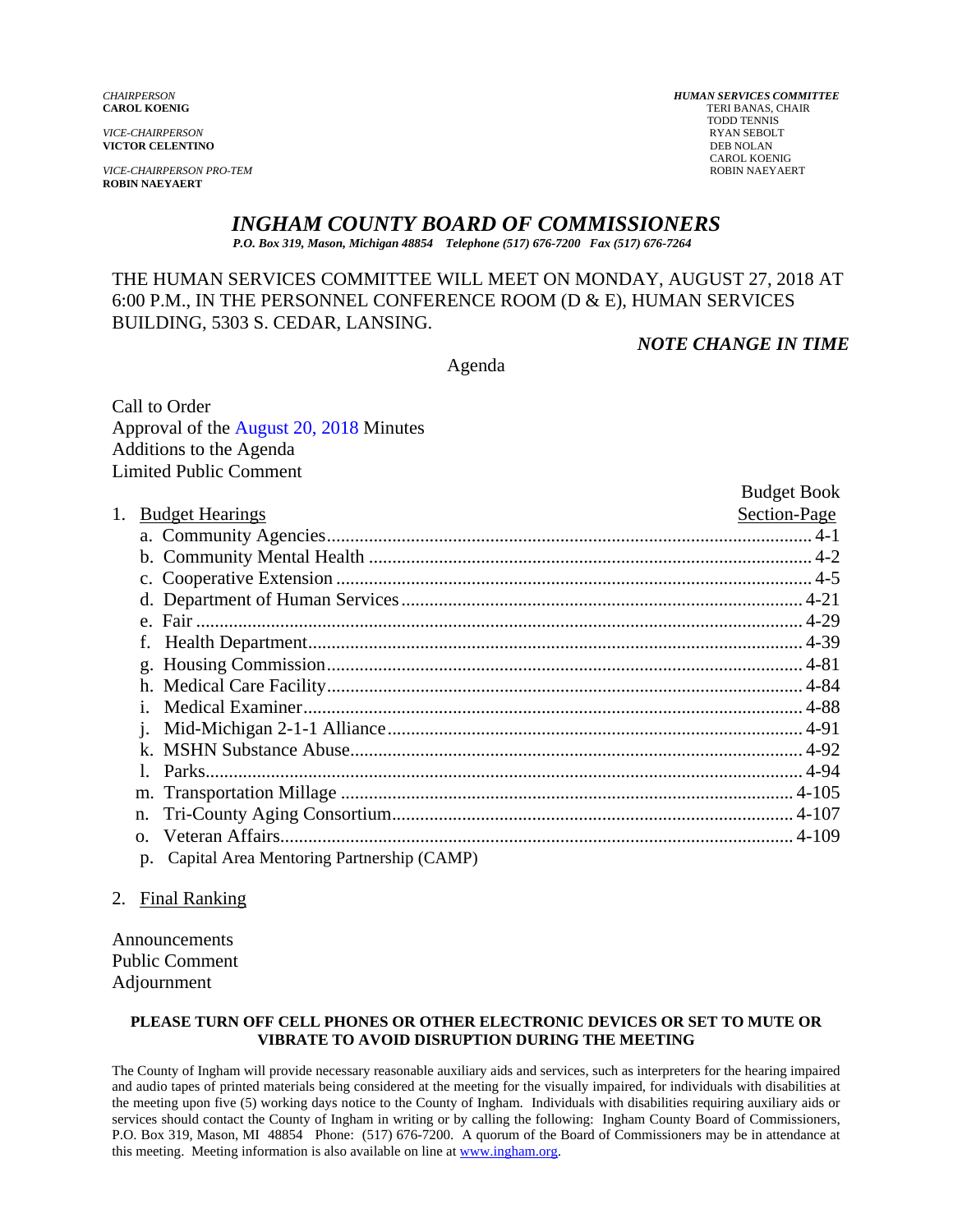#### HUMAN SERVICES COMMITTEE August 20, 2018 Draft Minutes

<span id="page-1-0"></span>

| <b>Members Present:</b> | Banas, Nolan, Koenig (left the meeting at 6:52 p.m.), Sebolt, Tennis and<br>Naeyaert |  |  |
|-------------------------|--------------------------------------------------------------------------------------|--|--|
| <b>Members Absent:</b>  | <b>None</b>                                                                          |  |  |
| $\sim$ $\sim$           | $\sim$ 1<br>$\sim$ $\sim$                                                            |  |  |

Others Present: Commissioner Grebner, Gene Wriggelsworth Jeffrey Brown, Dwayne Riley, Elsa Heenan, Todd Heywood, Linda Vail, Tanya Moore, Tim Morgan, Melissa Buzzard, Jared Cypher, Lindsey LaForte, and others.

The meeting was called to order by Chairperson Banas at 6:31 p.m. in Personnel Conference Room "D & E" of the Human Services Building, 5303 S. Cedar Street, Lansing, Michigan.

#### Approval of the July 16, 2018 Minutes

MOVED BY COMM. KOENIG, SUPPORTED BY COMM. NAEYAERT, TO APPROVE THE MINUTES OF THE JULY 16, 2018 HUMAN SERVICES COMMITTEE MEETING.

## THE MOTION CARRIED UNANIMOUSLY.

Additions to the Agenda

None.

## Limited Public Comment

Gene Wriggelsworth, former Sheriff, stated that he was before the Committee in order to speak about the Ingham County Trail System. He further stated that signage on the trails was necessary and important.

#### MOVED BY COMM. NAEYAERT, SUPPORTED BY COMM. TENNIS, TO APPROVE A CONSENT AGENDA CONSISTING OF THE FOLLOWING ACTION ITEMS:

- 2. Mid State Health Network Resolution Authorizing an Extension of the Substance Abuse Coordinating Agency Agreement with Mid State Health Network
- 3. Community Agencies Resolution to Terminate a Community Agency Contract with Greater Lansing Housing Coalition and Authorize a New Contract with Cinnaire
- 4. Tri-County Office on Aging Resolution Approving Tri-County Office on Aging's Fiscal Year 2019 Annual Implementation Plan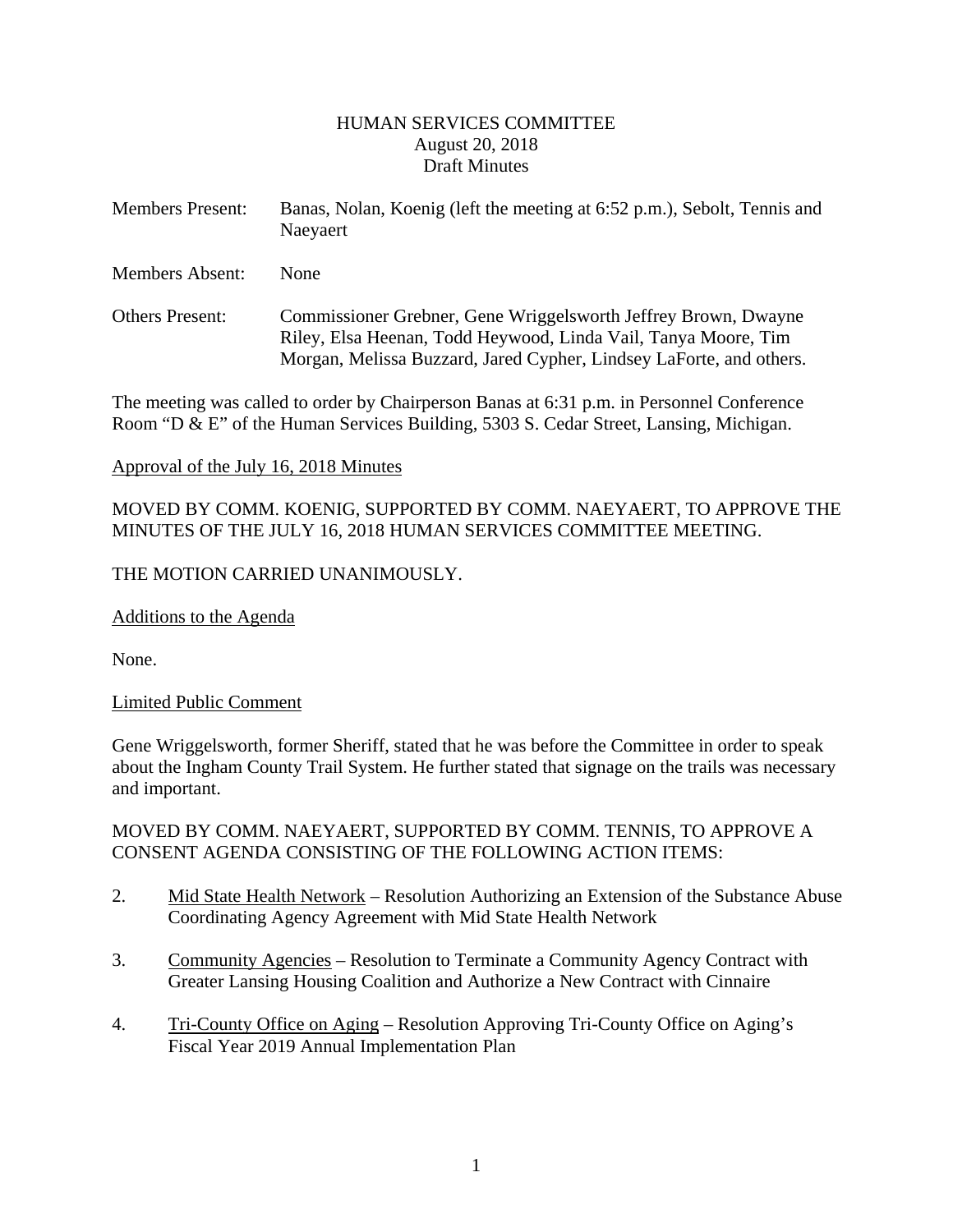- 5. Parks Department
	- a. Resolution to Authorize a Contract with L. J. Trumble Builders, LLC
	- c. Resolution to Authorize an Amendment to City of Lansing Trails and Parks Millage Agreements
	- d. Resolution Honoring Jonathan Schelke
- 6. Health Department
	- a. Resolution to Accept FY 2019 Child and Adolescent Health Center Program Funds
	- b. Resolution to Amend Nextgen EMR Services Agreement
	- c. Resolution to Authorize a 2018-2019 Americorps State Grant
	- d. Resolution to Extend Agreement with Capital Area Community Services for WIC Satellite Clinic
	- e. Resolution to Authorize a 2018 -2019 Agreement with the Michigan Department of Health and Human Services for the Delivery of Public Health Services Under the Comprehensive Agreement
	- f. Resolution to Extend Agreement with Livestories/Geocko, Inc. for Software as a Service System
	- g. Resolution Authorizing an Agreement with Ingham Health Plan Corporation
	- h. Resolution to Authorize an Agreement with Redhead Design Studio
	- i. Resolution to Authorize a Temporary Emergency Preparedness Consultant Position
	- j. Resolution Honoring Barbra Monroe

# THE MOTION CARRIED UNANIMOUSLY.

## THE MOTION TO APPROVE THE ITEMS ON THE CONSENT AGENDA CARRIED UNANIMOUSLY.

1. Community Health Center Board – Interviews

Commissioner Tennis stated that as the liaison for the Community Health Center Board he wanted to share that all of the candidates had been approved by the Community Health Center Board.

Dwayne Riley interviewed for a position on the Community Health Center Board.

Elsa Heenan interviewed for a position on the Community Health Center Board.

Jeffrey Brown interviewed for a position on the Community Health Center Board.

MOVED BY COMM. TENNIS, SUPPORTED BY COMM. KOENIG, TO APPOINT DWAYNE RILEY, ELSA HEENAN, AND JEFFREY BROWN TO THE COMMUNITY HEALTH CENTER BOARD.

THE MOTION CARRIED UNANIMOUSLY.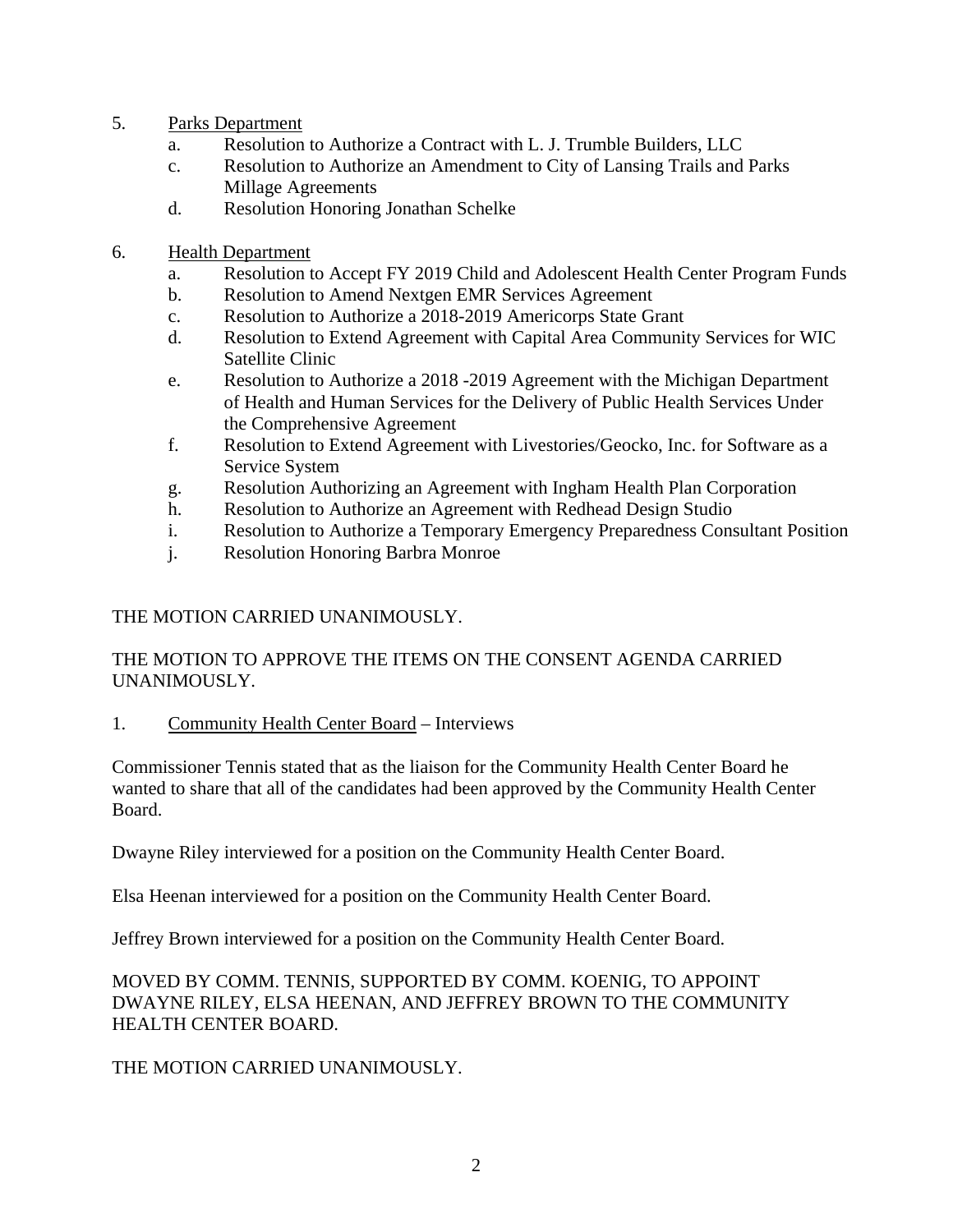- 5. Parks Department
	- b. Resolution to Adopt the Ingham County Trail Wayfinding Signage Plan and to Authorize an Application for a Michigan Department of Transportation Transportation Alternatives Program Grant

Tanya Moore, Spicer Group Project Manager, stated that about a year ago the County had started to meet with the stakeholders for the wayfinding signage. She further stated that from very early on, the consensus was that they would like to model the wayfinding to the Traverse Area Recreation and Transportation (TART) Trails.

Ms. Moore stated that there was a need for wayfinding on the trails to know where you started, the distances and mile markers, and to establish a sense of place on the trail. She further stated that they had a wayfinding plan and now needed to decide how to implement the plan.

# MOVED BY COMM. SEBOLT, SUPPORTED BY COMM. NAEYAERT, TO APPROVE THE RESOLUTION.

Ms. Moore stated that Michigan Department of Transportation (MDOT) provided grants in order to fund projects such as this. She further stated that if they were to use the grant they would need to meet certain criteria and provide 50% match funds.

Ms. Moore stated that the Spicer Group and Parks Department had worked with the communities to establish what type of signs they had already established and what they needed. She further stated that they received feedback from the community about their needs along with maps to compile for the grant.

Ms. Moore stated that the stakeholder group had come up with a cost, which was a bit conservative, but they did not want to have it be too low. She further stated that no one benefitted from a low bid and there was a need to plan for inflation.

Ms. Moore stated that they had spoken with the sign company that the TART Trail used and based on their sign costs she was able to figure out an estimate cost for the Ingham County Trails signage. She further stated that this project would be almost 500 signs and it would be an average of \$2,000 per sign for the sign, design, and installation.

Ms. Moore stated that with MDOT there was a requirement for full time construction oversight, so when the project was built there would need to be someone watching over the work.

Commissioner Koenig left the meeting at 6:52 p.m.

Chairperson Banas asked for the difference between the first estimate given to the Committee and the current estimate.

Ms. Moore stated that the first estimate was almost \$1.5 million and this estimate was about \$972,000.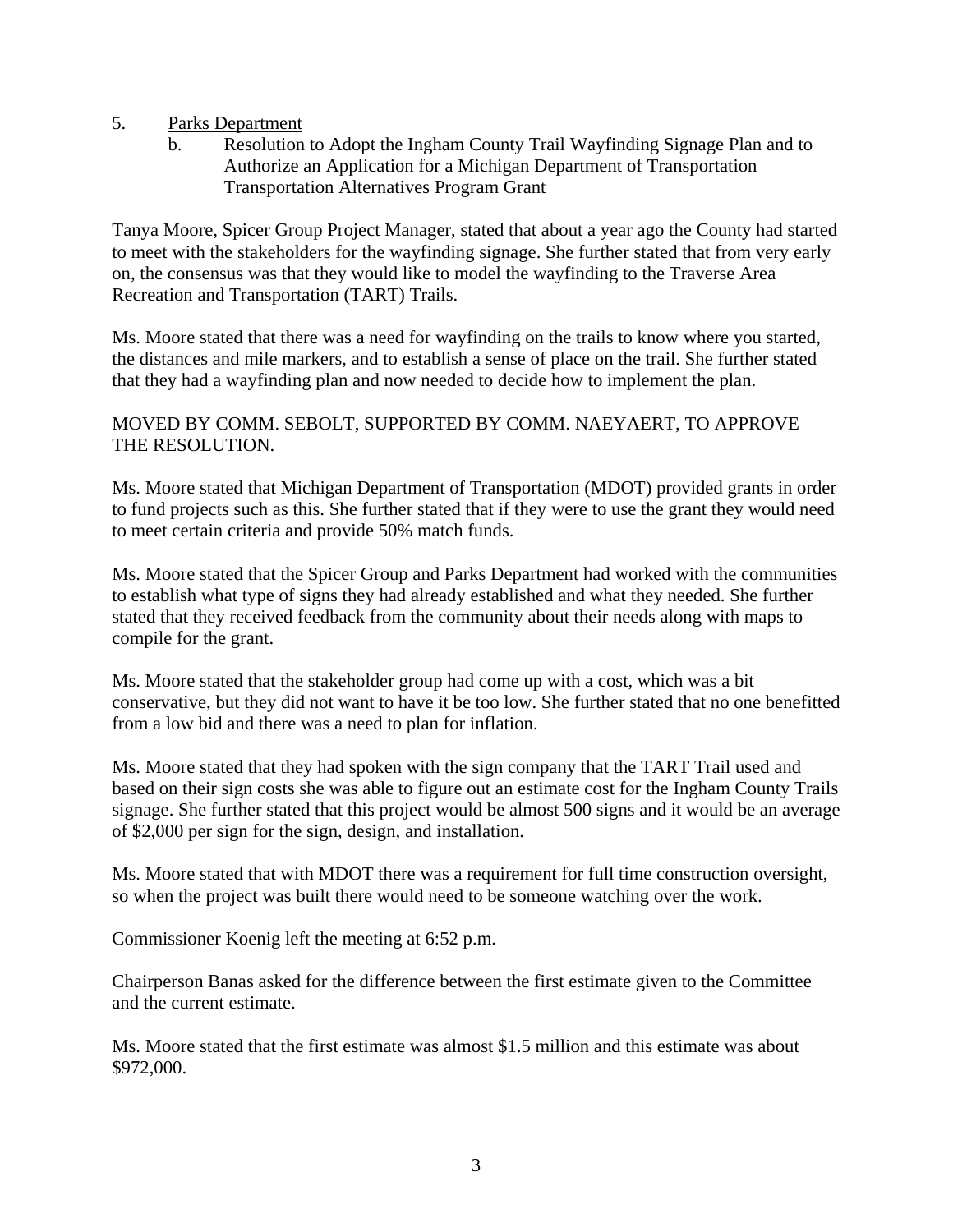Chairperson Banas asked what the percentage difference in price was.

Ms. Moore stated that it was about a third of the cost originally estimated. She further stated that the current figures were based on the costs of the TART trail signs.

Ms. Moore stated that the TART trail signs were more of a vandal-proof sign, which was aluminum, 1/8 inch thick, with an auto finish. She further stated that there was a need for signs which were vandal-proof along the trails.

Chairperson Banas stated that the current estimates were about 1/3 of the original estimates. She further stated that this particular MDOT grant was available three times a year, so there was not a rush to decide on this tonight.

Commissioner Naeyaert stated that there was nothing in this proposal for Mason.

Melissa Buzzard, Trails and Parks Millage Coordinator, stated that Mason did have a need for signs but had opted out this time.

Commissioner Nolan asked how much was being requested for this MDOT grant.

Ms. Moore stated that the County would be asking for about \$400,000.

Commissioner Nolan stated that they would have to match \$400,000. She further stated that they could ask for a smaller amount.

Ms. Moore stated that it was a possibility to ask for less. She further stated that the County could also ask for nothing and fund it themselves.

Discussion.

Tim Morgan, Parks Department Director, stated that there were participating costs and nonparticipating costs considered when applying for a MDOT grant.

Ms. Moore stated that with an MDOT grant there was participating funds that apply to the match such as the signs, but non-participating funds were things like engineering and interpretive signage.

Ms. Moore stated that the non-participating costs were fully the County's cost.

Commissioner Grebner stated that he thought that the images that went on the signs were different than the per-sign cost. He asked if the costs were broken down for the graphic design.

Ms. Moore stated that the design costs were in the per-sign cost.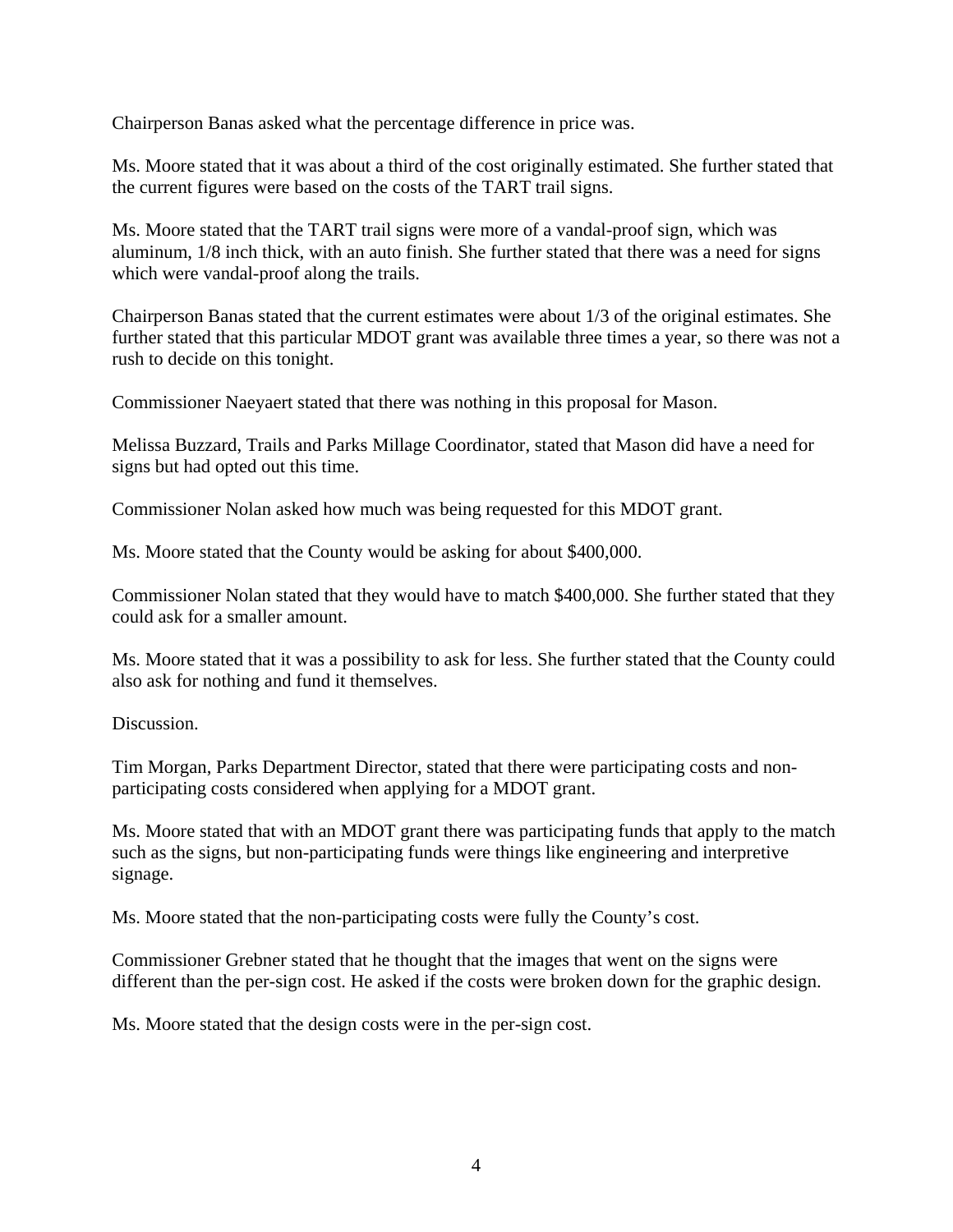Commissioner Grebner stated that it did not seem to be a part of the sign. He further stated that the mapping, image, and design could also be a part of the brochure and that work could be done elsewhere.

Ms. Moore stated that a graphic artist could be employed elsewhere but could also work at the sign company.

Commissioner Grebner stated that it seemed that this was a separate problem. He further stated that each municipality should not have to find a person to do this graphic work.

Ms. Moore stated that with the MDOT grant this would be put out to bid for one contractor. She further stated that MDOT would not allow this to be separate.

Mr. Morgan stated that the benefit of doing the signs through one contractor was that there would be some uniformity throughout the trails. He further stated that each community could keep their branding on each individual trail.

Ms. Moore stated that the smaller signs would all be uniform like highway signs, but the larger signs would allow for each community to change colors and make them more customized for the top portion of the sign.

Mr. Morgan stated that it was important to the communities to be able to customize the signs on their trails.

Chairperson Banas stated that the numbers had changed for this project a few times. She further stated that the Board of Commissioners were carefully considering all spending.

Chairperson Banas stated that they had done a lot of work and it would be nice to have a good way to mark the trails.

Commissioner Grebner stated that it was good to have some of this clarified. He further stated that the County would be choosing the vendor and making the purchase.

Commissioner Grebner asked why the design and fabrication needed to be linked.

Ms. Moore stated that the two did not have to be linked.

Mr. Morgan stated that there could perhaps be a partnership with the design person and sign fabricator in order to put a bid in for the RFP.

Commissioner Grebner stated that the design cost was a one-time cost and the fabrication costs were more variable. He further stated that these did seem to be something that you would bid together.

Ms. Moore stated that they were producing multiple signs but no two of them would be exactly the same. She further stated that each sign's content would be different on the trail.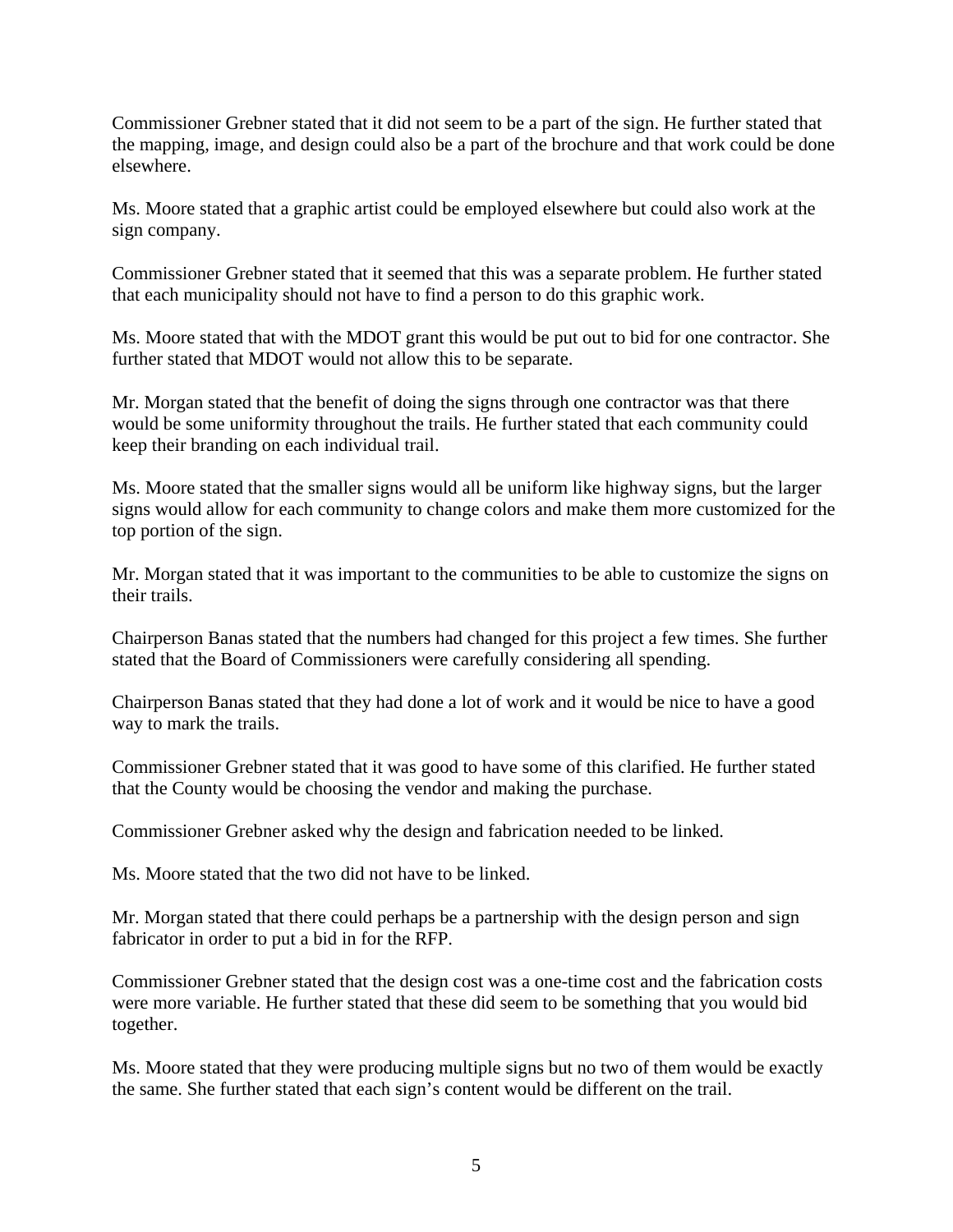Ms. Moore stated that there would be a lot of cost for design up front.

Commissioner Grebner stated that if you thought about tax mapping, once they have the data set they can produce as many maps as you need for any point in the County for not very much money. He further stated that they just pull in all the information and then print.

Commissioner Grebner stated that in his mind the cost of producing a slightly customized sign was not a huge amount.

Chairperson Banas stated that much of the concept work was already done as seen in the packet.

Commissioner Tennis stated that Commissioner Grebner wanted multiple bids for each part of this process. He further stated that the Spicer Group and the Parks Department wanted one bid for everything and the bidders would be responsible for putting it together.

Commissioner Grebner stated that he saw this as three steps. He further stated that first, an image need to be produced, then that image was fabricated on an aluminum sign, and finally the signs would need to be installed.

Commissioner Grebner stated that sign installation could be done cost-effectively by the Parks Department.

Commissioner Tennis asked if MDOT would allow the Parks Department to install the signs.

Ms. Moore stated that the installation would have to be done by a prequalified contractor.

Commissioner Grebner asked if the MDOT funding was tied to every step of the project.

Mr. Morgan stated it would be start-to-finish as MDOT wants to know that the project was planned all the way through.

Ms. Moore stated that an MDOT grant was not typically a design build project. She further stated that they would complete the design upfront and go through different approvals through that process.

Ms. Moore stated that once the design was completed they would go out to bid. She further stated that they would then select a prequalified contractor.

Ms. Moore stated that the design all needed to be done up front.

Commissioner Grebner stated that Ms. Moore was not speaking of designing the signs, but rather designing the project. He asked if they were allowed to put an image on a sign and then install the sign if the image did not come from a nonqualified vendor.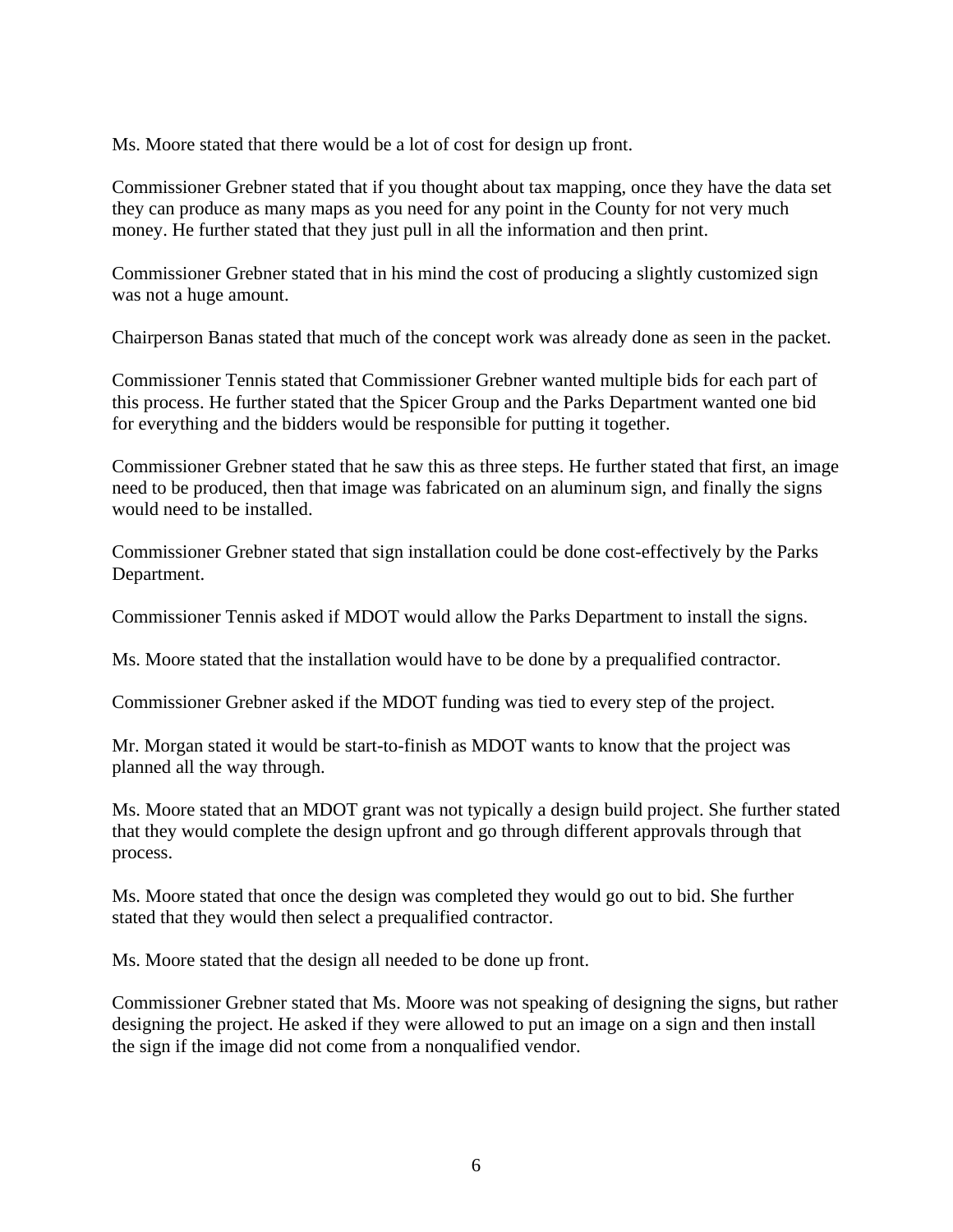Commissioner Grebner stated that someone else should look into that. He further stated that he did not believe that MDOT had ever thought about this.

Commissioner Grebner stated that it was hard to believe that MDOT would not allow someone to put up signs if it was designed by someone else, for instance, County staff.

Commissioner Sebolt stated that you would be surprised what MDOT did not allow.

Commissioner Grebner stated that it should be examined separately.

Discussion.

Commissioner Grebner stated that \$10,000 a sign was absolutely outrageous. He further stated that anyone who saw that as a cost of the sign and did not think it was outrageous was just not paying attention.

Commissioner Grebner stated that \$8,000 a sign was also outrageous. He further stated that signs should not cost that much.

Commissioner Grebner stated that when you figured in design costs, the numbers became a bit confusing and more vague. He further stated that the cost to fabricate a sign was only about \$100.

Commissioner Grebner stated that the cost of installation was not that great either. He further stated that if the County did not take the MDOT grant and allowed the Parks Department to do the installation, it would cost about \$25-30 per-sign for the installation.

Commissioner Grebner stated that the design of the signs was the largest cost. He further stated that he thought the County would put out an RFP for just the design of the signs and wait to bid out the fabrication and installation for later.

Commissioner Sebolt asked if Commissioner Grebner could produce independent verification of his cost estimates. He further stated that Commissioner Grebner was asking for that of the MDOT proposal, so he should be able to do the same.

Commissioner Grebner stated that he had emailed the information earlier in the day and he had spoken with a sign maker in Owosso. He further stated that he had purchased many signs and they did not cost so much and signs were not that expensive.

Commissioner Naeyaert asked how that would affect the MDOT grant if the County pulled out a portion of the project.

Ms. Moore stated that the County had not applied for the grant at this time. She further stated that the next deadline for the grant was in October and they were hoping to apply for it in September.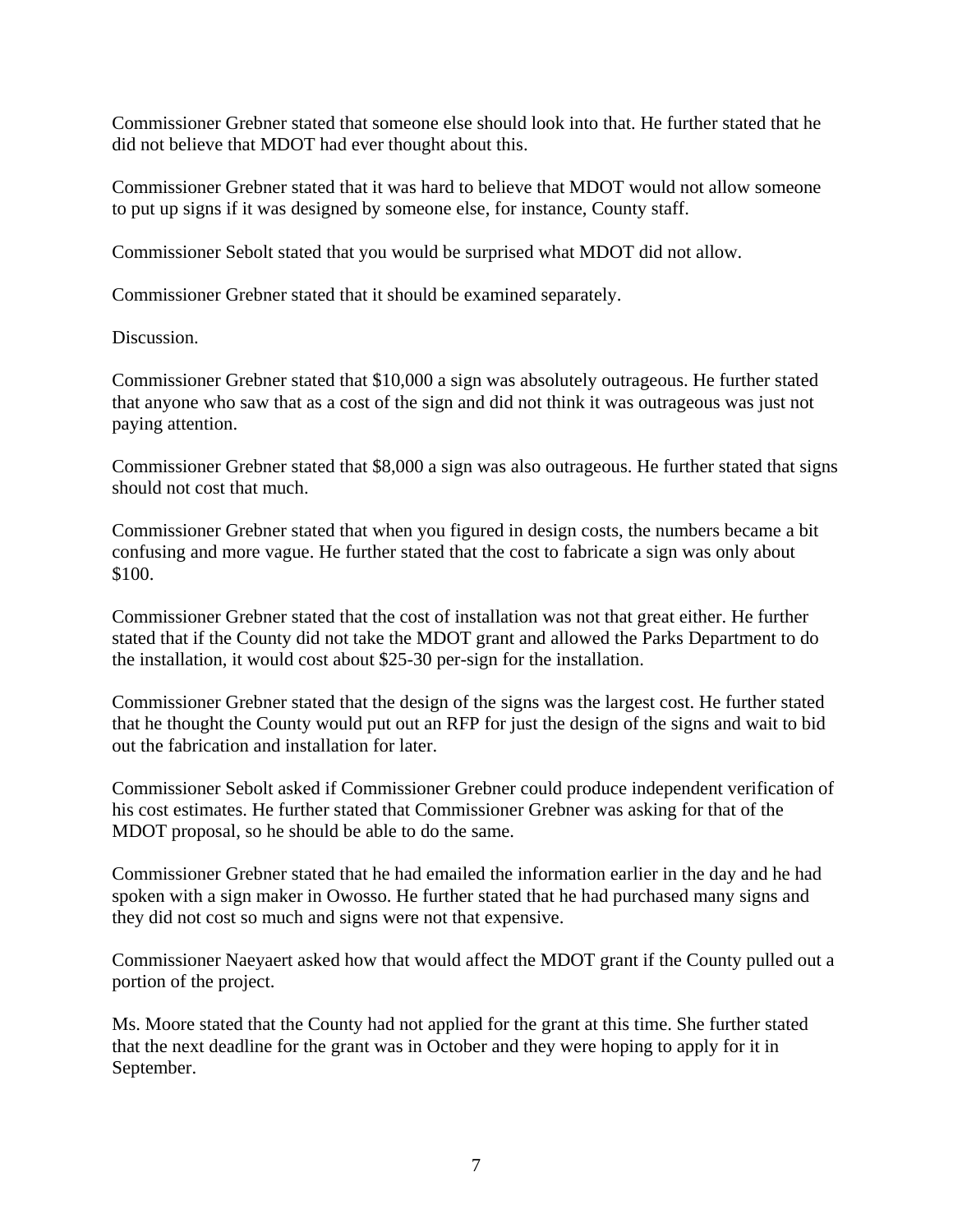Commissioner Naeyaert asked about the cost per sign.

Ms. Moore stated that the map sign was about 4x6 feet and cost about \$300 per square foot of sign, which was about \$8000 per sign. She further stated that the trail blade sign was about \$820 per sign.

Ms. Moore stated that the directional signs were about \$728 per sign. She further stated that the trail blade sign cost seemed a bit low but the rest were reasonable.

Ms. Buzzard stated that she passed out some information with the costs for some recent wayfinding signage projects in the state.

Commissioner Tennis stated that the supposition that Commissioner Grebner was making was that if this was done in-house, it could be done cheaper than if the County attempted to get the MDOT grant. He further stated that the MDOT grant required a lot of things to be done their way such as only having one bid and having prequalified contractors, and that would increase the costs.

Commissioner Tennis stated that the County could bid out the design and fabrication themselves and then use County staff to complete the installation. He further stated that the question came down to if it would cost the millage more money but cost the taxpayers less.

Commissioner Tennis stated that if the County used the MDOT grant, it would cost about \$900,000 but only half of that was millage funds as the other half was from MDOT. He further stated that if the County could complete the project for \$600,000 on their own it would be saving taxpayers \$300,000 overall, but costing an additional \$150,000 in millage funds.

Commissioner Tennis stated that there was a lot to process on this issue.

Mr. Morgan stated that the Parks Department was maxed out for the amount of work that they could handle. He further stated that putting in 500 signs would be an issue.

Mr. Morgan stated that assuming the installation and maintenance for these signs was not something the Parks Department had planned on for the regional trail system.

Jared Cypher, Deputy Controller, stated that if the Board of Commissioners wanted the Parks Department to install the signs, then the Parks Department would install the signs.

Commissioner Tennis stated that he did not assume that the Parks Department would do this with current staff. He further stated that he assumed that they would add staff.

Mr. Cypher stated that they would utilize the millage funds to hire seasonal staff in order to install the signs.

Discussion.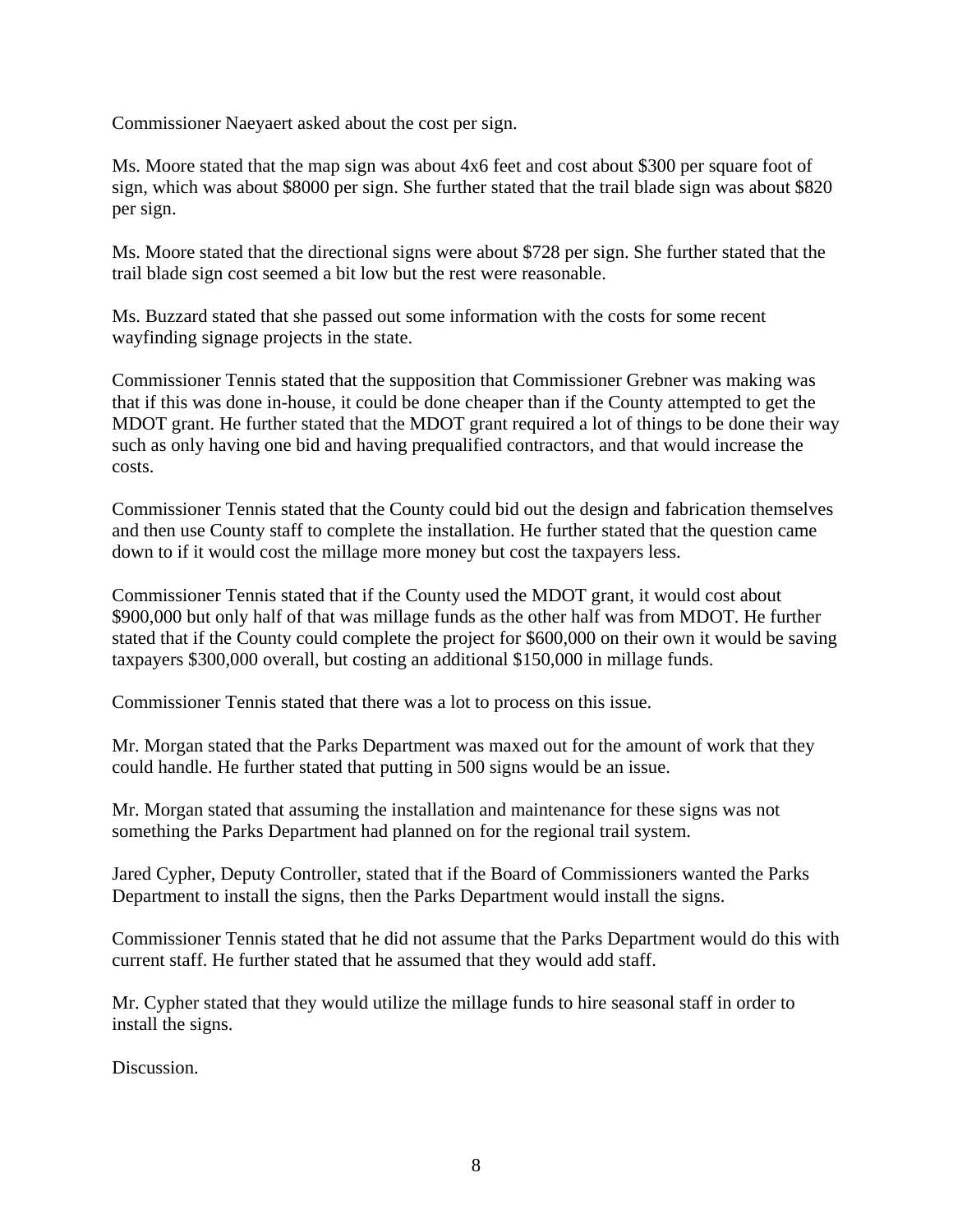Chairperson Banas stated that they could have Mr. Cypher to take this back and put together some additional ideas and best accommodate this project for the least cost to the millage and the least cost to the taxpayer.

# COMM. NOLAN, SUPPORTED BY COMM. TENNIS, TO TABLE THE RESOLUTION.

Commissioner Grebner stated that in the first place, they were not talking about wild estimates as the cost of installing a sign was a known amount and it was not an astronomical amount. He further stated that it was ridiculous to suggest that he did not know how much it cost to install a sign.

Commissioner Grebner stated that the cost of fabricating a reasonable sign was not unknown and it was not an astronomical amount of money.

Commissioner Grebner stated that he strongly urged the Committee to focus the cost of the design. He further stated that they did not need to write off MDOT money.

Commissioner Grebner stated that if the County put together a proposal there was still a chance that MDOT would provide a grant even if it did not include the design costs. He further stated that this was at most a \$200,000 project since there was only about 260 signs.

Commissioner Grebner stated that this could be done for about \$800 a sign. He further stated that the idea that this was a million dollar problem or that they could not take some time to discuss the squandering of a million dollars was remarkable.

Chairperson Banas stated that they had suggested that they table this and have staff come back. She further asked Ms. Moore to clarify the number of signs that this project would entail.

Ms. Moore stated that they were discussing about 460 signs.

Commissioner Grebner stated that it should be clarified correctly and he was only talking about 260 signs that were expensive and then there were an additional 200 signs that were less expensive. He further stated that he was only talking about the signs that were in the \$2,000 range.

THE MOTION TO TABLE THE RESOLUTION CARRIED UNANIMOUSLY. Absent: Commissioner Koenig

- 6. Health Department
	- k. Sanitary Code and Septic Inspection Programs (*Discussion*)

Commissioner Nolan left the room at 7:33 p.m.

Linda Vail, Health Officer, stated that she was before the Committee to review the slideshow presentation that she had presented at an earlier meeting. She further stated that she had also brought some additional information.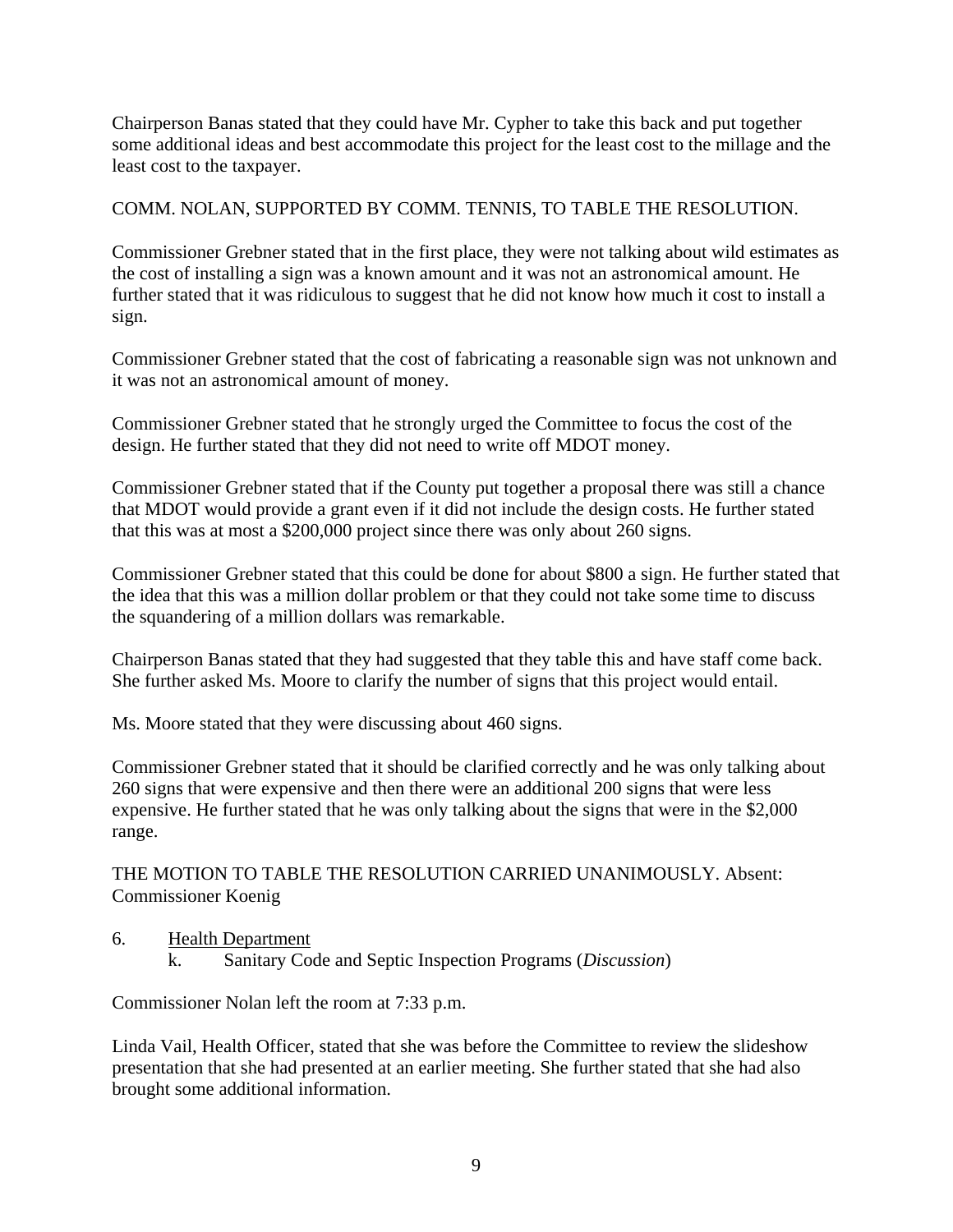Ms. Vail stated that she also had some additional information concerning the budget.

Commissioner Nolan returned to the room at 7:35 p.m.

Ms. Vail presented the slideshow and budget information.

Ms. Vail stated that the accounting staff had reviewed this proposal. She further stated that this should be cost-neutral and they did not expect to encounter expenses for the County.

Commissioner Nolan stated that she appreciated that the program would be cost-neutral and that Ms. Vail had thought of everything. She asked about phasing in the additional sanitarian staff and the clerical worker.

Ms. Vail stated that the clerical staff would come in with the second sanitarian.

Commissioner Nolan asked why the staff would be phased in.

Ms. Vail stated that it would be phased in so that a high cost would be avoided at the onset when there was not as much funding coming in.

Commissioner Naeyaert asked how they may find the septic systems they did not know about.

Ms. Vail stated that a lot of times the systems that were not known about were associated with the ones that they did know about. She further stated that it was often times where people had replaced one but did so without permission.

Ms. Vail stated that they may not find every single septic system but would work toward it.

Commissioner Tennis asked about the State of Michigan cost-sharing projected revenues shown on the budget sheet.

Ms. Vail stated that they received some public health money and the amount had not been changed recently. She further stated that this was cost-sharing for all mandatory health services and a portion of it was earmarked for this project.

Ms. Vail stated that they had been talking to the State Legislature about this as it was supposed to be a 50/50 share but was more like 25/75. She further stated that this year there was a chance that there may be a small increase in local public health share.

Commissioner Naeyaert stated that last time they had questioned if they should move forward on this or wait for the State to make this mandatory.

Commissioner Tennis stated that he was ready to move forward.

Commissioner Naeyaert stated the County could be a leader in this.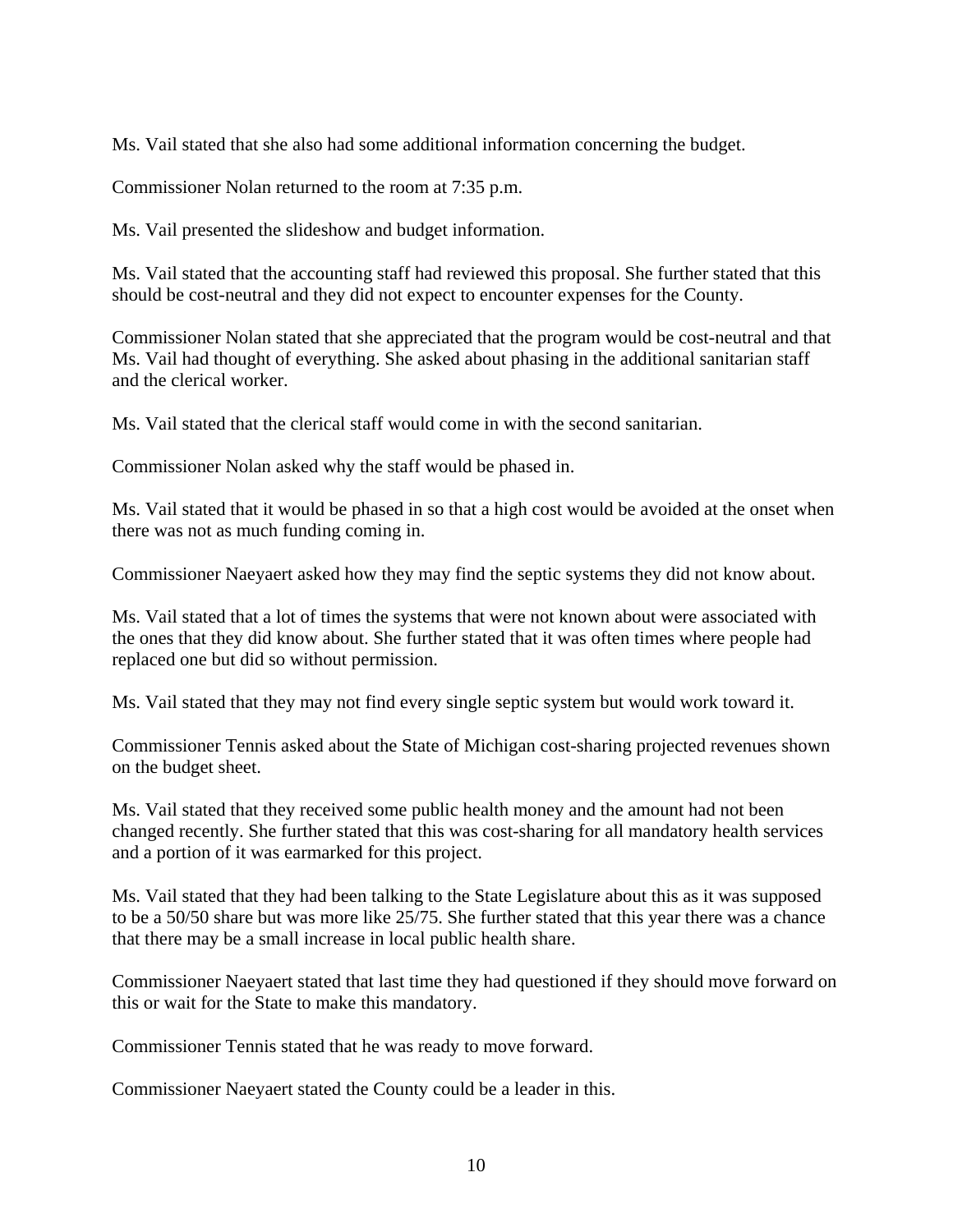Ms. Vail stated that they may end up ahead of the game if the State decided to go forward. The County could benefit from already having the program in place.

Commissioner Sebolt asked about if the State gave more money would that lead to a reduction in fees.

Ms. Vail stated that this proposal was put together with a slim margin and if they had more money, they would use that to first add staff. She further stated that having an additional sanitarian on staff would be helpful.

Commissioner Tennis stated that it would be about two inspections each day for each sanitarian.

Ms. Vail stated that was what they figured, but it would not always be easy to do that much. She further stated that they did not profit from this, so if there was extra funding they would look at lowering fees, if possible.

Commissioner Tennis asked about the revenue transfer out line item in the budget table.

Ms. Vail stated that she did not have an answer as to why that was there, but she thought that it may be for administrative costs. She further stated that she would get the answer back to the Committee.

Commissioner Tennis stated that he did not have any constituents impacted, but wanted to make sure that when rolling this out they could speak very truthfully about this cost. He further stated that \$300 seemed like a less than the current inspection costs.

Commissioner Tennis stated that performing the inspections on a larger scale would reduce cost but to reduce it by more than 50% was impressive. He further stated that not having the point of sale (POS) unless the mortgage companies required it was beneficial.

Commissioner Tennis asked how it the County could address those points.

Ms. Vail stated that part of the reason that the POS was more costly was because of the way that it was done. She further stated that POS inspections were done via private inspectors doing this for profit, not at-cost.

Ms. Vail stated that after the POS inspection, the County needed to review those reports. She further stated that the inspection was more expensive and then additional administrative costs added up.

Ms. Vail stated that they could reduce the administrative cost by doing the inspection themselves. She further stated that there were problems with POS inspections because at times they did not have proper certification and were not up to the state guidelines.